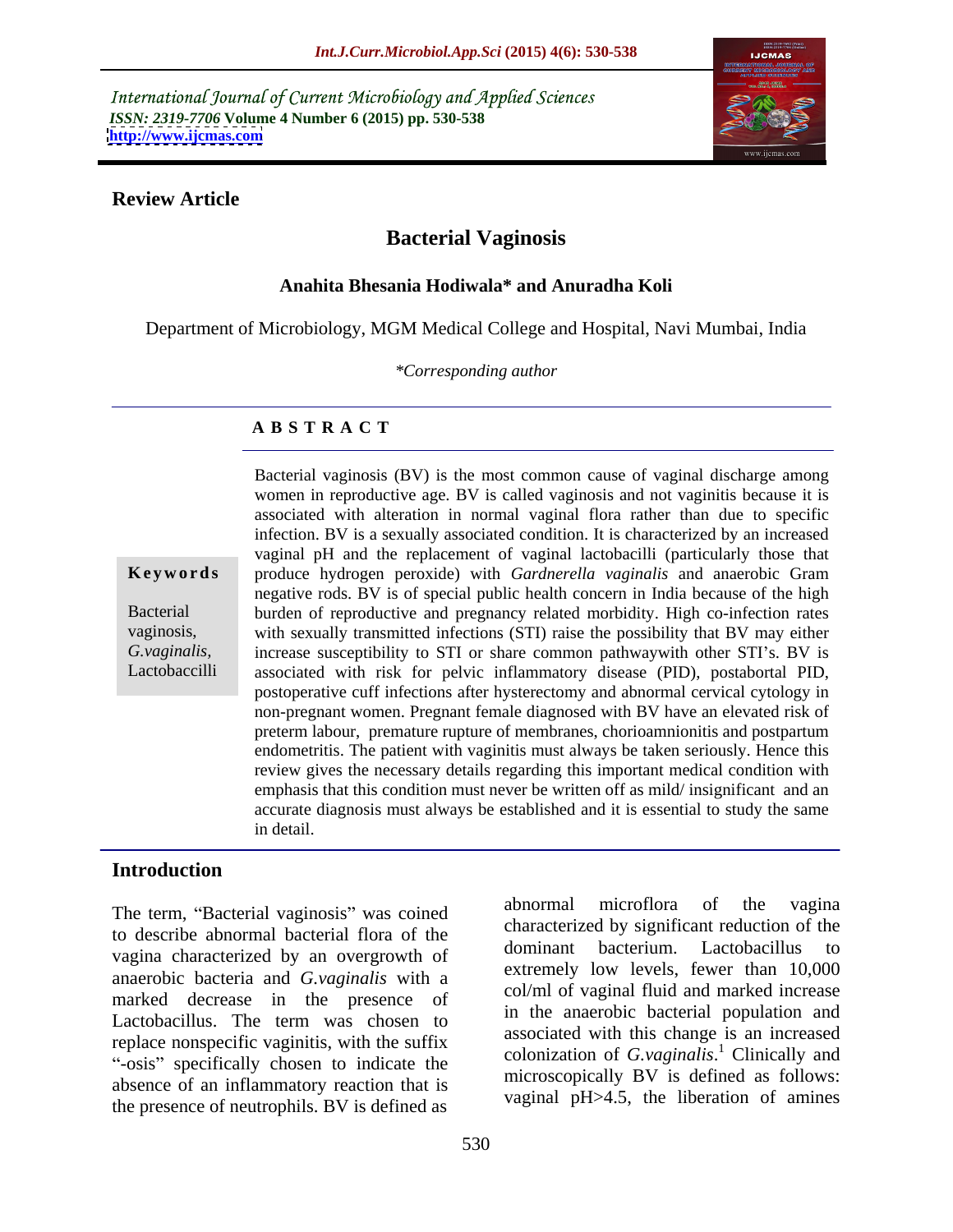when vaginal discharge is mixed with 10% defining the clinical disease and the potassium hydroxide solution and the presence of clue cells. Important to this definition is absence of inflammatory cells. $<sup>1</sup>$ </sup>

predominates whereas in BV, Lactobacillus obligate anaerobes, both gram-positive and

1894- Doderlein described the presence of Advancements in anaerobic microbiology in Lactobacilli in normal vaginal flora. 1970s finally lead to realization that several Lactobacilli produce lactic acid which anaerobic bacteria, as well as *G.vaginalis* inhibits the growth of other vaginal were present in this disease.<sup>2</sup> microorganisms by maintaining a low vaginal pH and occupying an ecological **Microbiology of BV** niche. $^{2}$  1914- Curtis associated anaerobic cocci and Mobiluncus with abnormal cocci and Mobiluncus with abnormal Bacterial vaginosis is not a specific, vaginal discharge. He postulated that monobacterial infection, but a synergic anaerobic microorganisms were part of a mixture of anaerobic, microaerophilic and complex bacterial milieu that caused not CO2 dependent species that are present in only an abnormal vaginal discharge but also small numbers in many normal postpartum endometritis.<sup>2</sup> 1921-Schroeder categorized vaginal flora using Gram stain in vaginosis.<sup>3</sup> The normal Lactobacillary into the least pathogenic (consisting flora is replaced by a mixture of small bacilli predominantly of Lactobacilli), intermediate normally inhibited by the Lactobacilli, CO2 stage and most pathogenic stage that is now dependent *G.vaginalis* and two anaerobic identified as Bacterial vaginosis  $(BV)^2$  gram negative groups-Bacteroids spp. of the 1950-Weaver et al associated Bacteroides melaninogenicus-oralis group (principally with BV and also confirmed absence of B.bivius and B.disiencs) and curved motile Lactobacilli in the syndrome. $2$  1955-Gardner and Dukes described a new Bacteroides spp. Are present in most cases. microorganism which they called Mobilincus are curved, motile gram negative *Haemophilus vaginalis*. They believed that rods. They were described in vaginal this agent caused vaginitis. They also discharge by Curtis. Two species have been described the clinical features of this described and named – *M.curtisii* and syndrome that forms the basis of diagnosis M.mulieris.<sup>3</sup> Mycoplasma species are also today. The vaginal discharge was associated with BV, but their role is characterized by a grey homogenous uncertain. The vaginal pH, normally <4.5 appearance, had a pH between 5.5 and 6.0, it had a malodor, an absence of Lactobacilli reduced and the amount of succinate, and the presence of so-called vaginal acetate, propionate and butyrate (all epithelial clue cells. The discoveries of principally produced by Bacteroides spp.) Gardner and Dukes were important in

In the healthy vagina, Lactobacillus Confusion existed over taxonomy such that is significantly reduced in number and Corynebacterium and then classified in gram negative make up the dominant flora.<sup>1</sup> homology studies were needed to ultimately **History of bacterial vaginosis** and the microorganism is now called defining the clinical disease and the association of atleast one organism *H.vaginalis* with the syndrome. However, it is now apparent that a variety of anaerobic microorganisms also have a role in  $BV^2$ . *H.vaginalis* was first reclassified genus Haemophilus. Deoxyribonucleic classify this organism in a separate genus *G.vaginalis* in honour of Dr. Gardner. were present in this disease.<sup>2</sup>

# **Microbiology of BV**

small numbers in many normal asymptomatic women but in large numbers rods of Mobilincus spp. *G.vaginalis* and rises to >5.5.The lactate concentration is increase. The secretions also contain volatile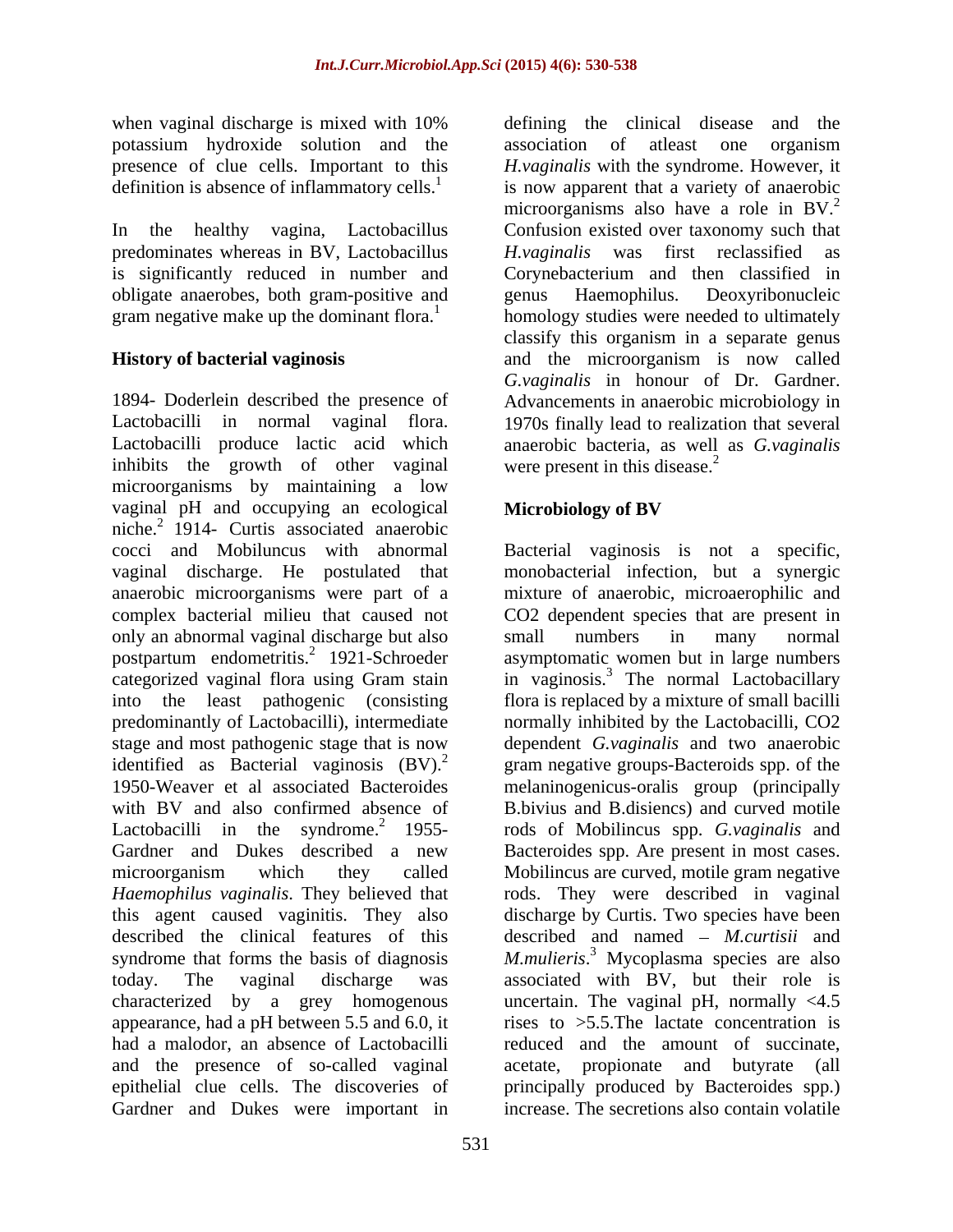smell.<sup>3</sup> Bacterial relationships in the pyruvate and amino acids secreted by

Lactobacilli predominate in the normal vagina, the pH is low and the principal fatty by rural with 28.8% and urban middle class vaginosis associated organisms that are *G.vaginalis* are inhibited in vitro by lactic India in rural women.<sup>14</sup> acid and low pH. In susceptiblewomen, the natural protective mechanism is lost by a combination of inhibition of the Lactobacilli, increase in pH and buffering of Approximately 50-75% of women with BV the lactate, and allows the proliferation of *G.vaginalis* and Bacteroides spp. The the manifestations vary from increased metabolic interactions of these synergic mixtures may then produce active have an offensive odor which is intensified metabolites which induce secretion from after intercourse and during menstruation. vaginal mucosa while endowing the Other symptoms are pruritis, lower

Anaerobic bacteria associated with BV are *Gardnella vaginalis, Prevotella,* Risk factors for acquisition of BV are *Porphyromonas, Fusobacterium, Eubacteriun, Propionibacterium spp.<sup>4</sup> Atropobium vaginale* is most recently diaphragms, previous sexually transmitted detected organism in BV.<sup>5</sup>It has been linked diseases.<sup>15,16</sup> to higher risk of preterm labour and recurrent bacterial vaginosis.<sup>6,7</sup> Aerobic In pregnancy the complications are

In a study conducted in the rural area of

amines, eg. putresine, methylamine, performed in Hamedan province, Iran, the cadaverine etc which are products of prevalence of BV was 28.5%.<sup>9</sup> Among anaerobic metabolism and cause the fishy women referred to hospital in Vientiane, the pathogenesis of BV are not clear, but  $24.5\%$ .<sup>10</sup> In another study conducted in the metabolic interactions may generate active rural area of Northeast Brazil, 20% of products that cause excessive secretion, e.g women had  $BV<sup>11</sup>$  In a study conducted in *G.vaginalis* may be decarboxylated to prevalence of BV using Nugent's criteria amines by *Bacteroides* spp.<sup>3</sup> was reported to be 20.5%.<sup>12</sup> In another study acid product of metabolism is lactate. The community with prevalence of  $25.4\%$ .<sup>13</sup> In a present in relatively small numbers; was 19%.An highest prevalence rate of particularly the Bacteroides spp. and 48.5% was seen in a study from Haryana, capital of Laos, the prevalence of BV is married rural women in Karnataka, India conducted in Delhi, India highest prevalence of 38.6% was seen in urban slum followed by rural with 28.8% and urban middle class study in Mysore, India the prevalence of BV India in rural women. $14$ 

## **Risk factors and clinical features**

discharge with its offensive character.<sup> $4$ </sup> abdominal pain, and pain during coitus, are asymptomatic. In symptomatic women grayish white vaginal discharge, which may  $\text{etc.}^{12}$ 

It has been linked diseases.<sup>15,16</sup> Multiple sexual partners, douching, cigarette smoking, low socioeconomic stress, use of diseases.<sup>15,16</sup>

bacteria associated with BV are *S.aureus*, premature rupture of membranes, post Group B haemolytic streptococci and caesarean endometritis, amniotic fluid *E.coli.*<sup>4</sup> infection, vaginal cuff cellulitis and post **Epidemiology of BV** complications seen are prematurity and Shandog province in China, the prevalence transmission.BV increases risk of HIV of BV was 6.6%.<sup>8</sup> In another study transmission by 2-4 fold and has been In pregnancy the complications premature rupture of membranes, post caesarean endometritis, amniotic fluid abortal infection. in fetus the common intrauterine growth retardation.<sup>17</sup> BV is a risk factor for HIV acquisition and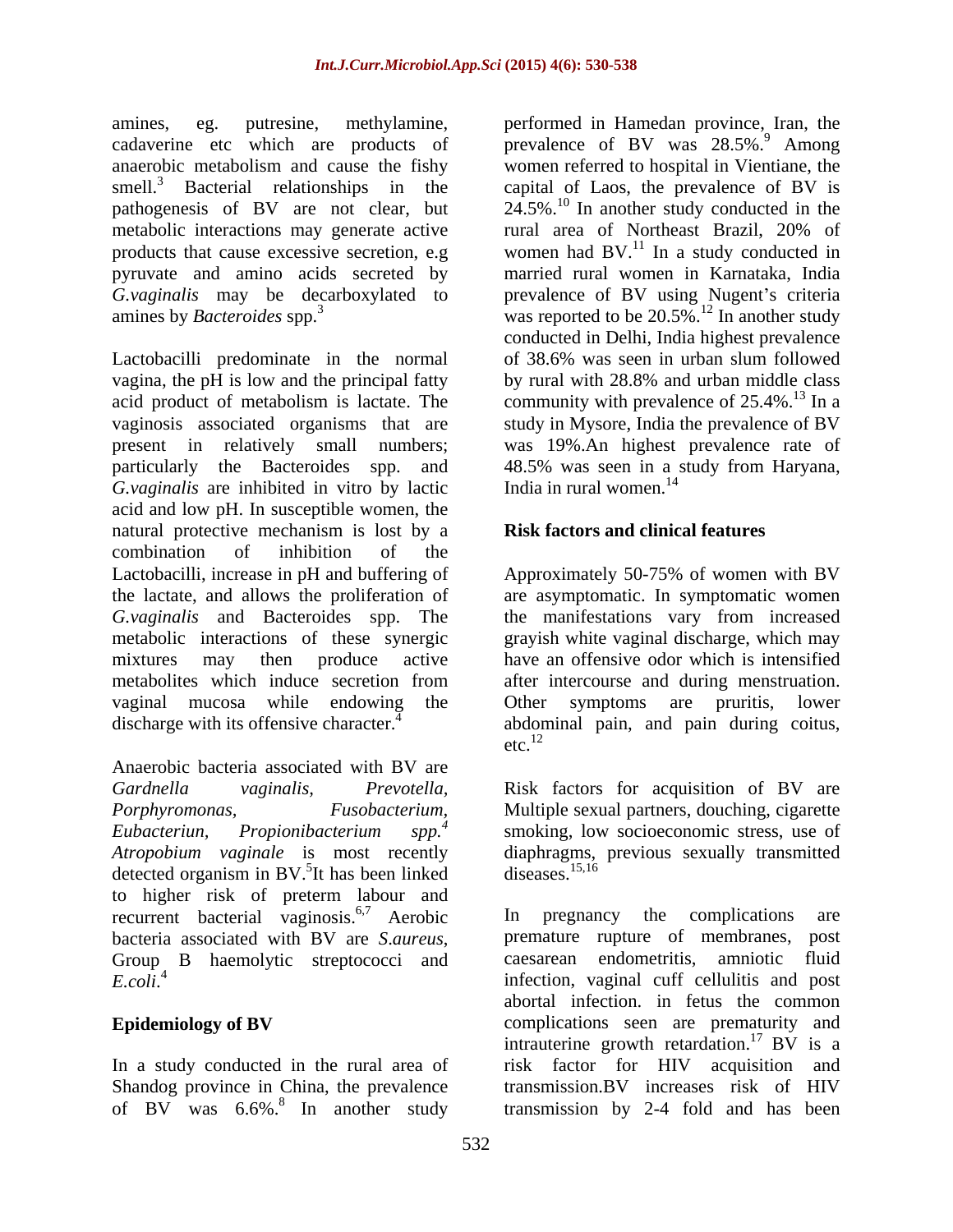estimated to contribute 23% to antenatal BV is related to: HIV seroconversion in a high prevalence population of pregnant women in Malawi.<sup>18</sup> BV is also a risk factor for HSV-2, gonorrhea and chlamydial infections.BV is more common among female with pelvic 2. The presence of enzymes that decrease inflammatory disease, but it is not clear if it is an independent risk factor for thisvdisease.16 The bacterial flora that characterizes BV have been recovered from endometrial and salpinges of women who production. have pelvic inflammatory disease (PID).BV has also been associated with endometritis Increased vaginal levels of interleukin-1 and vaginal cuff cellulitis after invasive beta, an inflammatory cytokine, among pelvic procedures like endometrial biopsy, pregnant women with BV and higher levels hysterectomy, hysterosalpingography, of both cervical IL-1 beta and interleukin-8 insertion of intrauterine device, cesarean cytokine levels among non-pregnant women section and uterine curettage.<sup>19</sup> There are reports suggesting women suffering from BV are at greatest risk of acquiring urinary Hydrogen peroxide producing Lactobacilli tract infection (UTI) than others. Harmanli are important in preventing overgrowth of et al conducted a study and found that 15 out the anaerobes which are normally present in of 67 women (22.4%) had both BV and the vaginal flora. With the loss of UTI; whereas only 6 (9.7%) had UTI Lactobacilli pH rises and massive growth of without BV. Hillebrand et al in a cross- vaginal anaerobes occur. These anaerobes sectional study examined 503 pregnant produce large amounts of proteolytic women from viewpoint of UTI and BV and carboxylase enzymes, which breakdown reported that 13.6% of 140 women suffering vaginal peptides into a variety of amines that from BV also had UTI whereas only 6.6% of 363 women without BV had UTI. He increase vaginal transudation and squamous concluded that BV in pregnancy increase the epithelial cell exfoliation resulting in the risk of UTI.<sup>20</sup> Some studies have found that the presence of *Gardnerella vaginalis* on the the presence of *Gardnerella vaginalis* on the with BV.The rise in pH also facilitates cervix as detected on Papanicolaou smear is adherence of *G.vaginalis* and other organism associated with high grade squamous to the exfoliating epithelial cells thereby intraepithelial lesion, however a causal creating the "clue cells" that are diagnostic relationship has not been proven and others of the disease.<sup>15</sup> have not reported this association.<sup>16</sup>

## **Pathogenesis**

The association between BV and its **Criteria**): attendant microbes and serious infections in the female pelvis has led to understand this entity more completely to facilitate development of improved modalities for prevention and treatment.

BV is related to:

- 1. An increased potential for other vaginal pathogen to gain access to the upper genital tract.
- the ability of leucocytes to reduce infection.
- 3. An increased level of endotoxins stimulates cytokine and prostaglandin production.

with BV are previously been reported.<sup>16</sup>

are volatile, malodorous and associated with typical clinical features observed in patients of the disease.<sup>15</sup>

## **Diagnosis of BV:**

# **1. Clinical composite criteria (Amsel s Criteria):**

Patients were diagnosed as having bacterial vaginosis if they fulfilled any three of the following four criteria. $^{21}$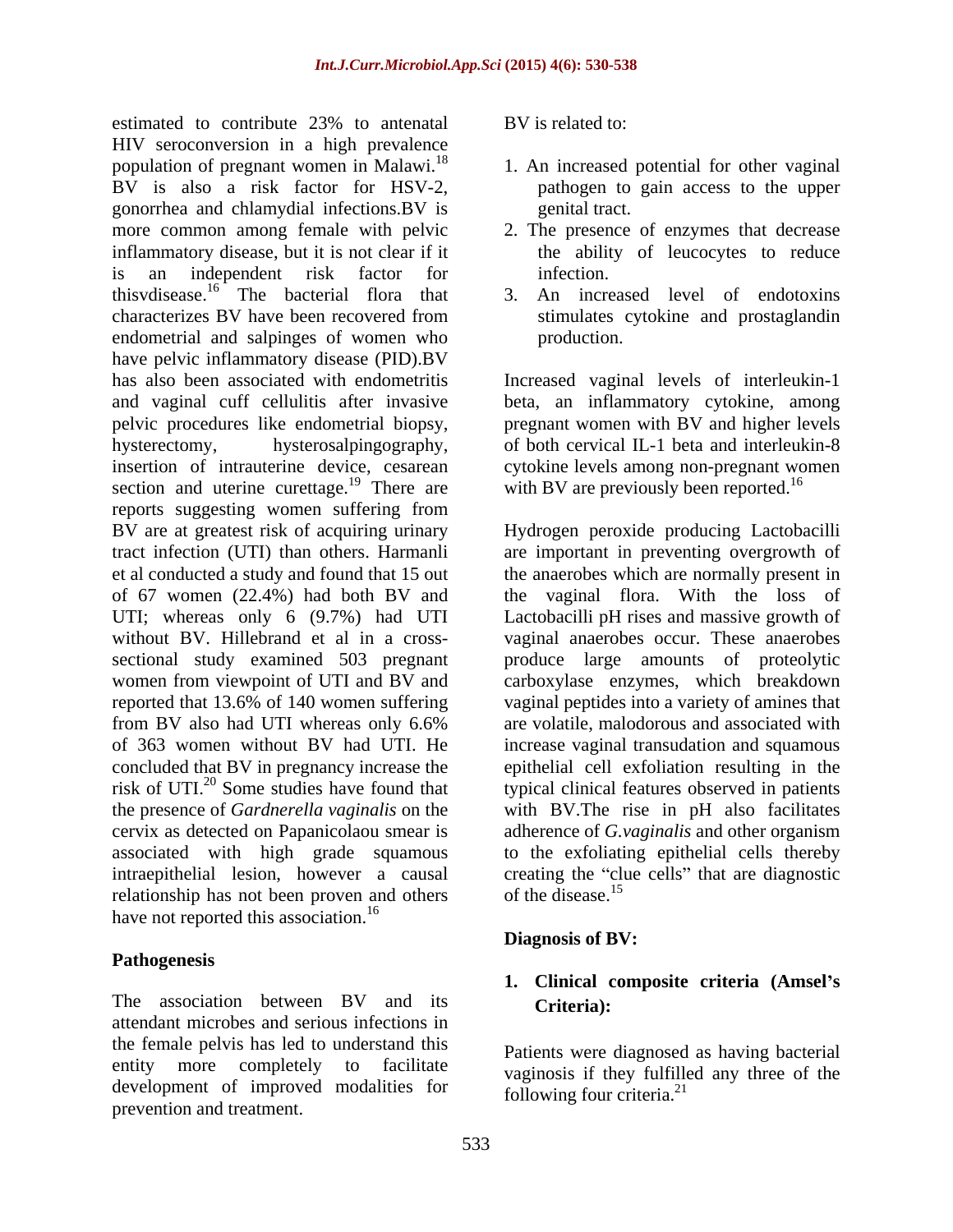- 1. Thin, homogenous grayish white vaginal discharge. The contract of the contract of the contract of the contract of the contract of the contract of the contract of the contract of the contract of the contract of the contract of the contract of the contract of the
- 
- 
- 4. Presence of 'clue cells' on saline wet

# **2. Gram Stain:**

for laboratory confirmation of bacterial

morphotype that were recognized with the highest degree of reproducibility were negative or gram variable rods). $^{22}$  The three bacterial morphotypes were used to develop a 0-10 point scoring system for diagnosis a test results had a sensitivity of BV.<sup>23</sup> A score of 0-3 is normal, 4-6 is diagnosis of BV. Simes are less specific because

Culture for *Gardenerella* and anaerobes can be done on brain heart infusion blood agar, neomycin blood agar by semiquantitative techniques. The plates are incubated at 37°C grading can be done by grading as 1+ growth on one quadrant as  $1+$  to  $4+$  if growth is seen in all four quadrants.<sup>12</sup>

### **4.Papaniculaou smears:**

2. Vaginal pH above 4.5. Pap smears were also used for diagnosis of 3. A fishy smell on addition of 10% KOH to BV. But recent studies suggest that Pap vaginal fluid (Whiff's test). The smears are less specific because mount. Pap smears have not been routinely BV. But recent studies suggest that Pap smears are less specific because standardized criteria for the evaluation of applied.<sup>23</sup> applied.<sup>23</sup>

Gram stain of vaginal fluid has been used cytologic screening test for eradication of vaginosis since 1965. In 1983 Spiegel as a diagnostic test for BV, but the results of modified the Gram stain criteria for BV to these studies are contradictory. Smears include those smears with the Gardnerella performed with endocervical brush are fixed morphotype plus other bacteria (cocci, in 95% ethanol and stained by Pap method. fusiforms and curved rods) and fewer than 5 If there is filmy background of small Lactobacilli morphotype per oil immersion coccobacilli, individual squamous epithelial field.<sup>22</sup> cells with a layer of coccobacilli along the Nugent et al reported that the 3 bacterial conspicuous absence of Lactobacilli the The Pap smear is used commonly as precancerous lesions. It has, been evaluated margins of the cell membrane and smear is evaluated as positive for BV. $^{24}$ 

Lactobacilli (large gram positive bacillus), Schnadig et al reported a high correlation Gardnerella and Bacteroides (small gram between Pap smears and Gram smears for bacterial morphotypes were used to develop compared to Gram stain,cervical cytologic 0-10 point scoring system for diagnosis of 55%,specificity of 98%,positive predictive considered intermediate and  $7-10$  is  $78\%$ .<sup>24</sup> But recent studies suggest that Pap **3.Vaginal Cultures**: smears has not been routinely applied. diagnosis of BV. Davis et al reported that test results had a sensitivity of value of 96% and negative positive value of smears are less specific because standardized criteria for evaluation of Pap

## **5.Oligonucleotide probes:**

Columbia blood agar, human blood bilayer Oligonucleotide probes have advantage of medium with Tween 80 (HBT medium) and being specific and can be adjusted in in carbondioxide for *Gardenerella* and in application had been applied to *G.vaginalis* anaerobic jar for anaerobes. Approximate with use of rapid, non-isotropin assay for growth is seen in all four quadrants.<sup>12</sup> more than  $107$  colony forming units of sensitivity to detect either low or high concentration of bacteria. One high concentration of this microorganism. Sheiness et al reported that detection of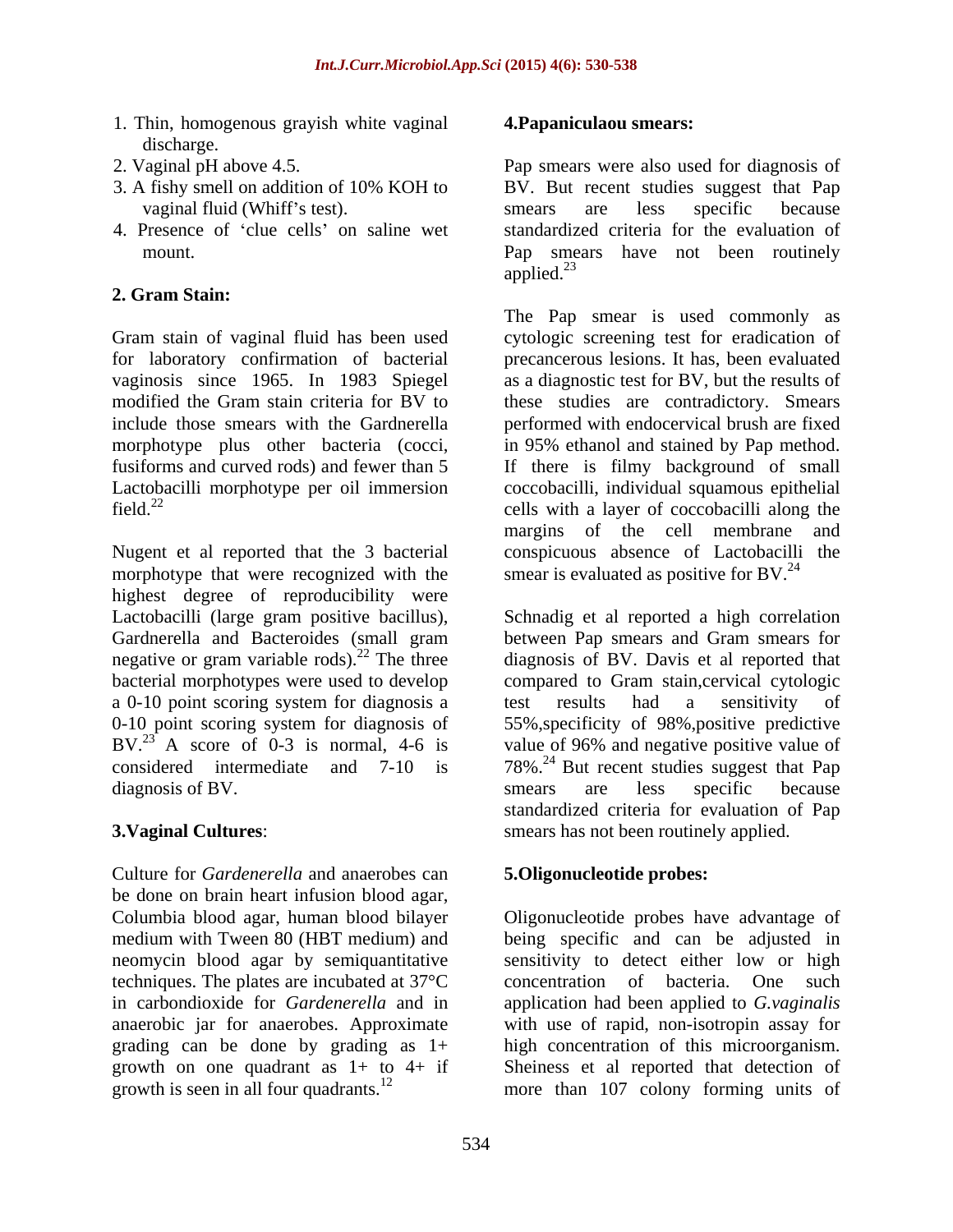*G.vaginalis* per milliliter of vaginal fluid was 95% sensitivity and 79% specificity for diagnosis of BV.<sup>23</sup> diagnosis of BV.<sup>23</sup> Many researchers are exploring a genetic

a succinate or lactate ratio of  $>0.4$ , based on associated with BV.<sup>26</sup> peak heights on gas chromatographic

reported to be 54% - 89% sensitive and 80 syndrome.<sup>23</sup> This method is probably not adaptable for wider use since it relies on restriction endonuclease digestion of

This test is based on the detection of species.<sup>27</sup> chromatography which requires atleast 30 minutes per specimen.<sup>25</sup> minutes per specimen.<sup>25</sup>

## **8. Molecular Methods:**

**6. Gas Liquid Chromatography:** microbial flora associated with BV. The Succinic acid, a metabolic product of complexity and cost. David N.Fredrik et al anaerobic bacteria is present in more developed a series of 16SrRNA gene PCR frequency and at a higher concentration assays for more sensitive detection of key among women with BV. When Lactobacilli vaginal bacteria. According to their study are the predominant member of vaginal Leptotrichia amnionii / Sneathia, Atopobium flora, lactic acid is the predominant acid vaginae, an Eggerthella like bacterium, present. Among women with BV, succinate, Megasphaera species and three novel acetate and other short chain organic acids bacteria in the order Clostridiales were can be detected.<sup>23</sup> Spiegel et al, reported that among the bacterial species and significantly basis for exploration of the complex drawback of these techniques is the associated with BV.<sup>26</sup>  $\sim$ 

analysis of vaginal fluid was correlated with Fluorescent in situ hybridization (FISH) clinical diagnosis of BV.<sup>23</sup> confirmed that newly recognized bacteria This method has been evaluated in several bacterial morphotypes visible in vaginal case control and cohort studies and is fluid.<sup>26</sup> Thies  $\overline{F}$  et al analysed vaginal flora 96% specific for the diagnosis of this (Terminal restriction fragment length laboratory equipment that is not widely fluorescently end labeled PCR amplicates available. (derived from the 16SrRNA gene). detected by PCR corresponded to specific just within 12 hours using T-RFLP polymorphism).T-RFLP is based on the restriction endonuclease digestion of

**7. Proline Aminopeptidase Assay:** enzymatic activity. Proline aminopeptidase quantitatively analyzed vaginal flora. A cleaves the substitute material, proline beta quantitative molecular tool targeting 8 BV naphthalamide, yielding proline and beta related microorganisms and a human gene naphthalamide. The naphthalmide can react was developed using a specific using a with many aniline dyes to form various specific real time PCR assay and serial colored complexes. It can also be combined dilutions of plasmid suspension. The with nitrite to form a diazo complex or it can targeted microorganisms were *Gardnerella*  be measured direct flurometrically. This test *vaginalis*, Lactobacillus species, M.curtisii, requires no sophisticated instruments and M.culieris and Candida albicans as well as has greater than 80% sensitivity. Another Atopobium vaginae, mycoplasma hominis advantage is that upto 90 specimens can be and Ureaplasma urealyticum.<sup>28</sup> Estelle run concurrently on a single microtitre plate Pevillard et al used PCR denaturing gradient in 1-4 hour period in contrast to Gas liquid gel electrophoresis (DGGE), for the analysis Apotobium vaginae and *Gardnerella vaginalis* proved to be the predominant Jean Pierre Menard et al of organisms associated with  $BV^{29}$ .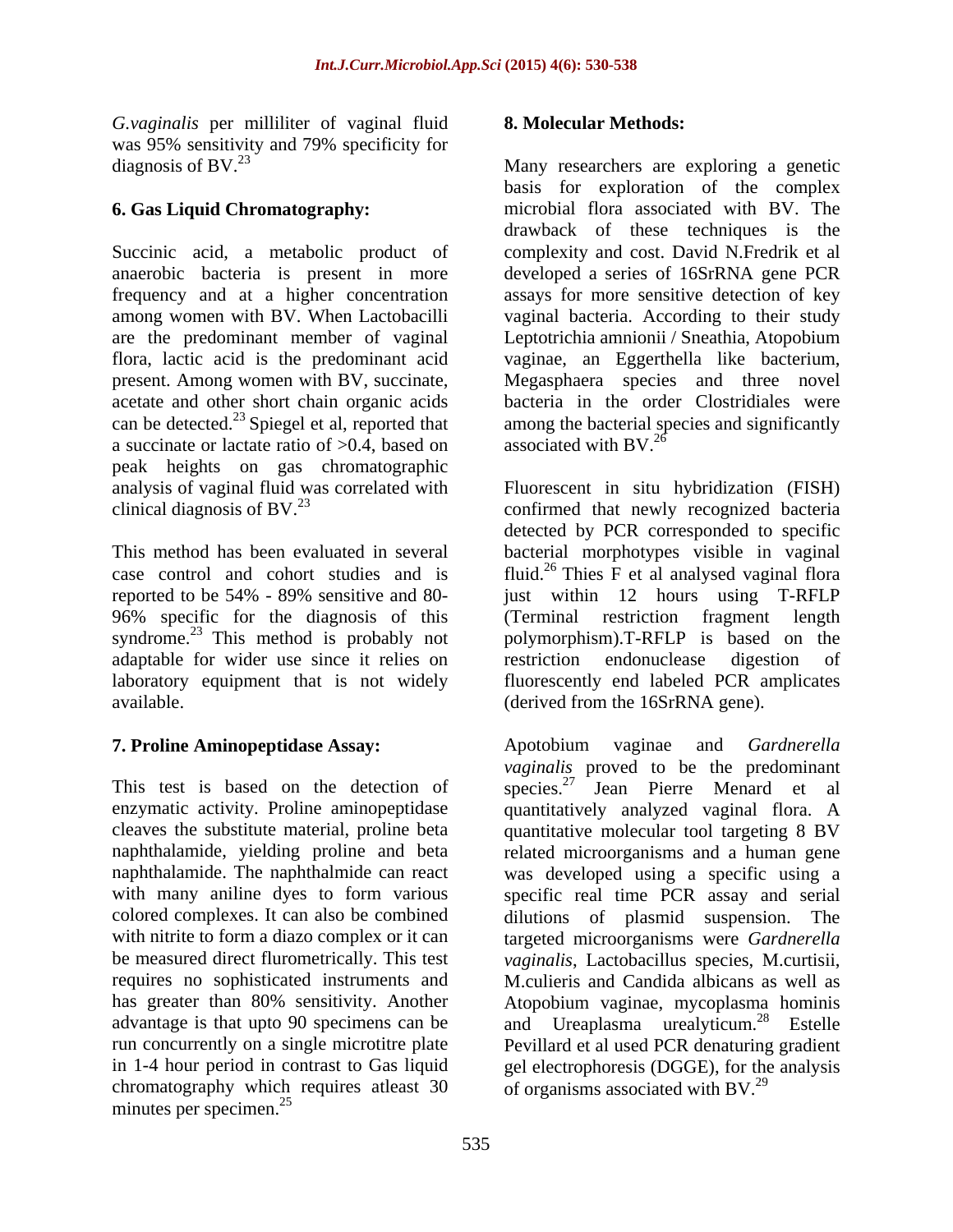| <b>Bacterial</b>             | $0 - 3$           | 4-0             | $7 - 10$     |
|------------------------------|-------------------|-----------------|--------------|
| morphotypes<br>Lactobacillus | $\sqrt{(normal)}$ | (intermediate)  | $ $ (BV)     |
|                              | $4+$ to 3+        | $2+$ to $1+$    |              |
| Gardnella                    | 0 to $1+$         | $2+$ to $3+$    |              |
| Bacteroides                  | $0$ to $1+$       | $2+$ to $3+$    |              |
| Mobiluncus<br>(Curved rods)  | Nil               | $\mathbf{N}$ li | $1+$ to $4+$ |
| Clue cells                   | Nil               | 1 M J           | Present      |

**Table.1** Scoring system of Gram stained smear according to Nugent et al<sup>22</sup>

Average number of morphotypes seen per oil immersion field:

 $0=$  Nil,  $1+=1$ ,  $2+=2-4$ ,  $3+=5-30$ ,  $4+=30$ 

Diagnostic cards (e.g. Femcard Quick Vue Twice weekly metronidazole gel for 4-6 and test card) are other rapid tests for confirming the clinical suspicion of Oral nitroimidazole followed by intravaginal BV.These cards are particularly useful for boric acid and suppressive metronidazole practitioners not able to perform microscopy. One group reported these risks detected the presence of elevated vaginal pH and increase amines with sensitivity and specificity of 87 and 92% respectively, All pregnant women with symptomatic although others have reported lower values.<sup>15</sup> values.<sup>15</sup> following recommended regimens.

In non pregnant females: day for 7 days or

CDC-recommended regimens (nonpregnant patients) and the days days days control of the control of the control of the control of the control of the control of the control of the control of the control of the control of the control of the control of the control o

Metronidazole 500 mg orally twice a day for

Metronidazole gel 0.75% 1 applicator-full (5g) intravaginally once or twice a day for

.Clindamycin cream 2% 1 applicator-full (5g) intravaginally at bedtime for 7 days.

Alternative regimens (nonpregnant patients): Tinidazole 2g orally once daily for 2 days or

Clindamycin 300mg orally twice a day for 7 symptoms. days or

Clindamycin ovules 100g intravaginally at bed time for 3 days female sex partners of women with BV.

**Other methods:** Multiple recurrences:

months may reduce recurrences

gel.

In pregnant females:

All pregnant women with symptomatic disease should be treated with one of the

**Treatment:**<sup>30</sup> and 7 days or Metronidazole 500 mg orally twice a day for 7days or

Metronidazole 250 mg orally three times a day for 7days or

Clindamycin 300 mg orally twice a day for 7 days

7 The 7 days or the 1 and 1 and 1 and 1 and 1 and 1 and 1 and 1 and 1 and 1 and 1 and 1 and 1 and 1 and 1 and 1 and 1 and 1 and 1 and 1 and 1 and 1 and 1 and 1 and 1 and 1 and 1 and 1 and 1 and 1 and 1 and 1 and 1 and 1 an Treatment early in pregnancy may actually be important in preventing adverse outcome.

5days. Insufficient evidence to assess the impact of screening for BV in asymptomatic pregnant women at high risk (those who have previously delivered a premature infant)

Tinidazole 1g orally once daily for 5 days or Treatment is recommended for women with Treatment is recommended for women with symptoms.

Therapy is not recommended for male or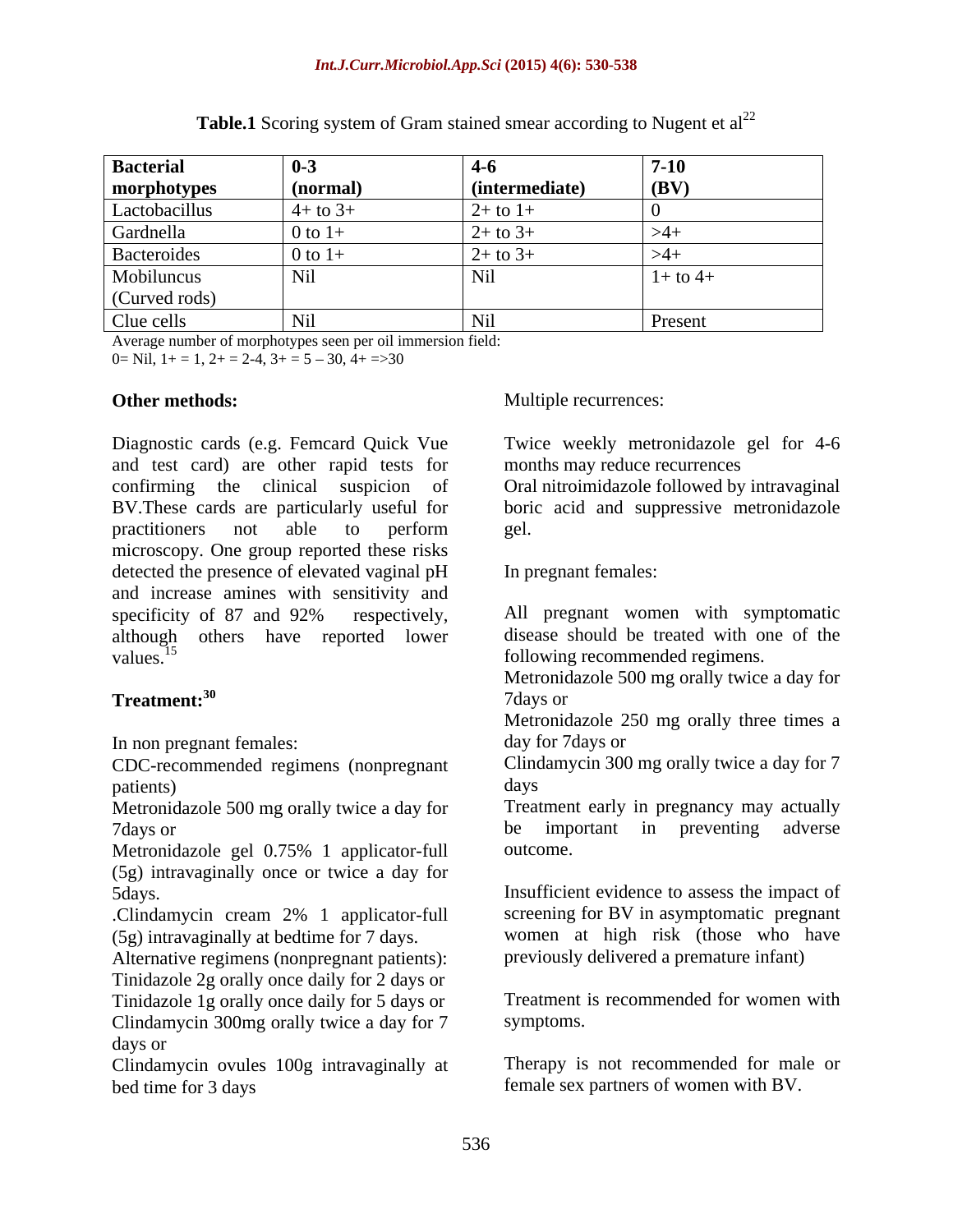Treatment of asymptomatic patients with 9. BV who to undergo surgical abortion or study of genital infections in hysterectomy can be considered. However, data are insufficient to recommend treatment of asymptomatic patients prior to 10. Sihavong A,Phouthavane T et al. procedures other than surgical abortion or hysterectomy.<sup>30</sup> hysterectomy.<sup>30</sup> vomen attending a gynecology

- 1. Faro S, Martens M, et al. Vaginal flora transmitted infections, bacterial
- 2. Eschenbach DA. History and review of
- 
- 4. Hill GB.The microbiology of bacterial
- al.Molecular identification of bacteria
- 6. Swidsinki A, Medling W,,et al.An Gynecol.2008;198(1):97.
- 7. Menard JP,Mazouni C et al.High

8. Fang X, Zhou Y et al.Prevalence and women of child-bearing age in rural

- 9. Shobeiri F,Nazari M.A prospective study of genital infections in Hamedon,Iran.Southeast Asian J Trop Med Public Health 2006;37:174-177.
- **References** PDR.Sex Transm Dis.2007;34:791-795. Reproductive tract infections among women attending a gynecology outpatient department in Vientiane,Lao
	- and pelvic inflammatory disease. vaginosis and candidiasis in women of Am J Obstet Gynecol 1993:169 (2):47- reproductive age in rural Northeast 4. Brazil: a Population-based study.Men 11. Oliviera F,Pfleger V,et al.Sexually transmitted infections, bacterial Inst Oswaldo Cruz 2007;102:751-756.
- bacterial vaginosis. Am J 12. Rao P S, Devi S et al. Diagnosis of Obstet.Gynecol.1993;169 (20):441-5. bacterial vaginosis in the rural 3. Brian I, Duerden et al. Anerobes in setup:comparison of clinical algorithm, human disease.1st ed.Edward Anord, London,Melbourne, Auckland 1991. semiquantitative technique. *Indian J* bacterial vaginosis in the rural smear scoring and culture by *Med Microbiol* 2004; *22:* 47-50.
- vaginosis.Am J Obstet Gynecol.1993; 13. Bhalla P, Chawla R, et al.Prevalence of 169(2):450-4. a bacterial vaginosis among women in 5. Fredricks DN,Fiedler TL,et Delhi, India. Indian J Med Res 2007; 125:167-72.
	- associated with bacterial vaginosis.N 14. Aggarwal AK, Kumar R et al. Engl J Med.2005;353 (18) :1899-1911. Community based study of reproductive adherent *Gardnerella vaginalis* biofilm persists on the vaginal epithelium after of Haryana, India. *J Commun Dis* 1999; standard therapy with oral 31: 223-8. tract infections among ever married women of reproductive age in rural area of Haryana, India. *J Commun Dis* 1999; *31:* 223-8.
	- metronidazole.Am J Obstet 15. Sobel JD. Bacterial vaginosis.Annual Rev Med 2000;51:349-56.
	- vaginal concentrations of Atopobium vaginosis in pregnancy: Current findings vaginale and *Gardnerella vaginalis* in and future directions.Epidemiologic women undergoing preterm Reviews.2002;24:102-8. 16. Nelson DB,Macones G.Bacterial vaginosis in pregnancy:Current findings Reviews.2002;24:102-8.
	- labour.Obstet 17. McGregor JA,French IJ et al.Antenatal Gynecol.2010;115(1);134-140. microbiologic and maternal risk factors risk factors of trichomoniasis,bacterial Obstet Gynecol.1990;163:465-73. associated with prematurity.Am J
	- vaginosis, and candidiasis for married 18. Taha TE, Hoover DR et al. Bacterial Shandong.Jpn J Infect flora: Association with increased Dis.2007;60:257-261. acquisition of HIV AIDS.1998;12:699 vaginosis and disturbances of vaginal 706.